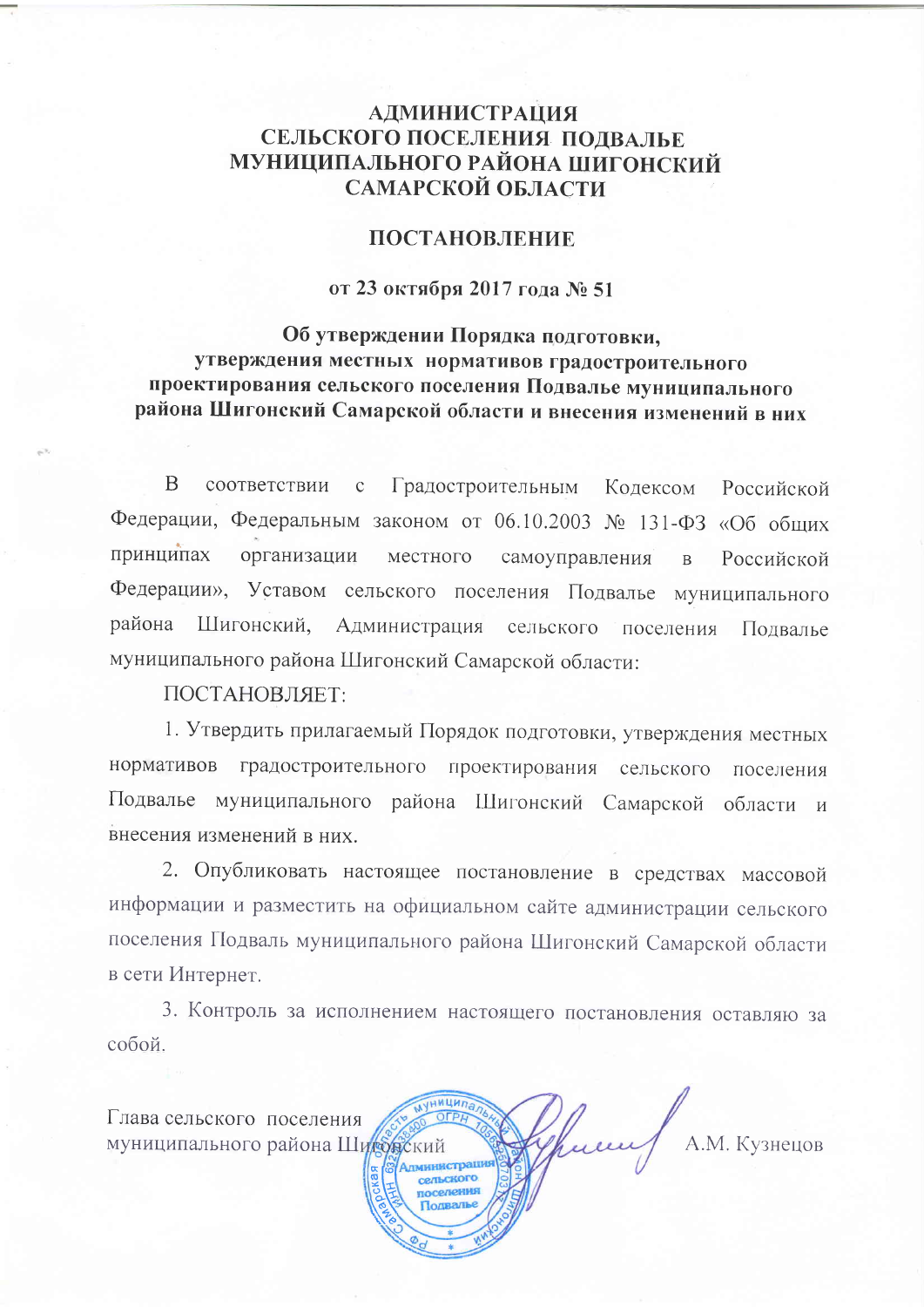ЛУНИЦИПА Фвержден фостановление радминистрации сельского поседения Подвалье Аниципального района Шигонский Самарской области от 23х№2017 г. № 51

#### Порядок

## подготовки, утверждения местных нормативов градостроительного проектирования сельского поселения Подвалье муниципального района Шигонский Самарской области и внесения изменений в них

#### 1. Обшие положения.

1.1. Настоящий Порядок подготовки, утверждения местных нормативов градостроительного проектирования сельского поселения Подвалье муниципального района Шигонский Самарской области и внесения изменений в них (далее - Порядок) разработан в соответствии с главой 3.1 Градостроительного кодекса Российской Федерации.

 $1.2.$ Настояший Порядок определяет процедуру подготовки, утверждения местных нормативов градостроительного проектирования сельского поселения Подвалье муниципального района Шигонский Самарской области.

1.3. Требования настоящего Порядка обязательны для организаций независимо от их организационно-правовой формы, осуществляющих деятельность по разработке местных нормативов градостроительного проектирования, органов местного самоуправления, обеспечивающих в пределах своих полномочий подготовку таких нормативов, а также органов, координирующих и контролирующих осуществление градостроительной деятельности.

# 2. Порядок подготовки, утверждения местных нормативов градостроительного проектирования сельского поселения Подвалье муниципального района Шигонский Самарской области и внесения изменений в них

2.1. Решение о подготовке местных нормативов градостроительного проектирования сельского поселения Подвалье муниципального района

 $\overline{2}$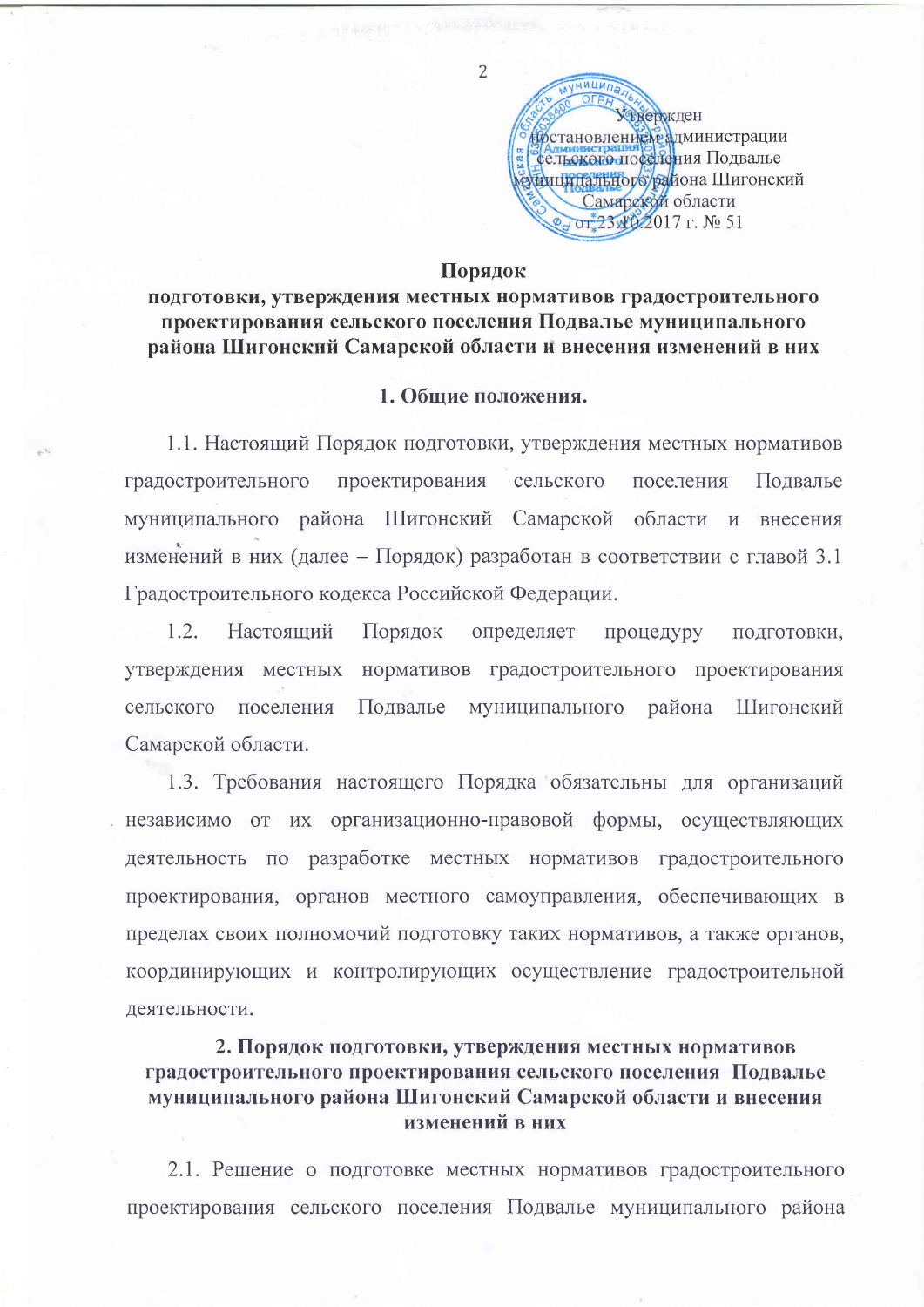Шигонский Самарской области (далее местные нормативы градостроительного проектирования) принимается Главой сельского поселения Подвалье муниципального района Шигонский путем издания распоряжения.

В решении о подготовке местных нормативов градостроительного проектирования должны содержаться:

1) порядок и сроки проведения работ по подготовке проекта местных нормативов градостроительного проектирования;

2) условия финансирования работ по подготовке проекта местных нормативов градостроительного проектирования (либо самостоятельно);

3) порядок направления предложений заинтересованных лиц по проекту местных нормативов градостроительного проектирования;

4) иные вопросы организации работ по подготовке и утверждению местных нормативов градостроительного проектирования.

Распоряжение о подготовке местных нормативов градостроительного проектирования в течение 10 дней подлежит размещению на официальном сайте администрации сельского поселения Подвалье муниципального района Шигонский Самарской области в сети Интернет и опубликованию в официальном печатном средстве массовой информации сельского поселения Подвалье муниципального района Шигонский.

 $2.2.$ Подготовка местных нормативов градостроительного проектирования осуществляется Администрацией сельского поселения Подвалье муниципального района Шигонский Самарской области самостоятельно либо привлекаемой ею на основании муниципального контракта, заключенного в соответствии с законодательством Российской Федерации о контрактной системе в сфере закупок товаров, работ, услуг для обеспечения государственных и муниципальных нужд, организацией (индивидуальным предпринимателем), обладающей научным потенциалом и необходимым опытом практической работы в указанной области (далее исполнитель).

3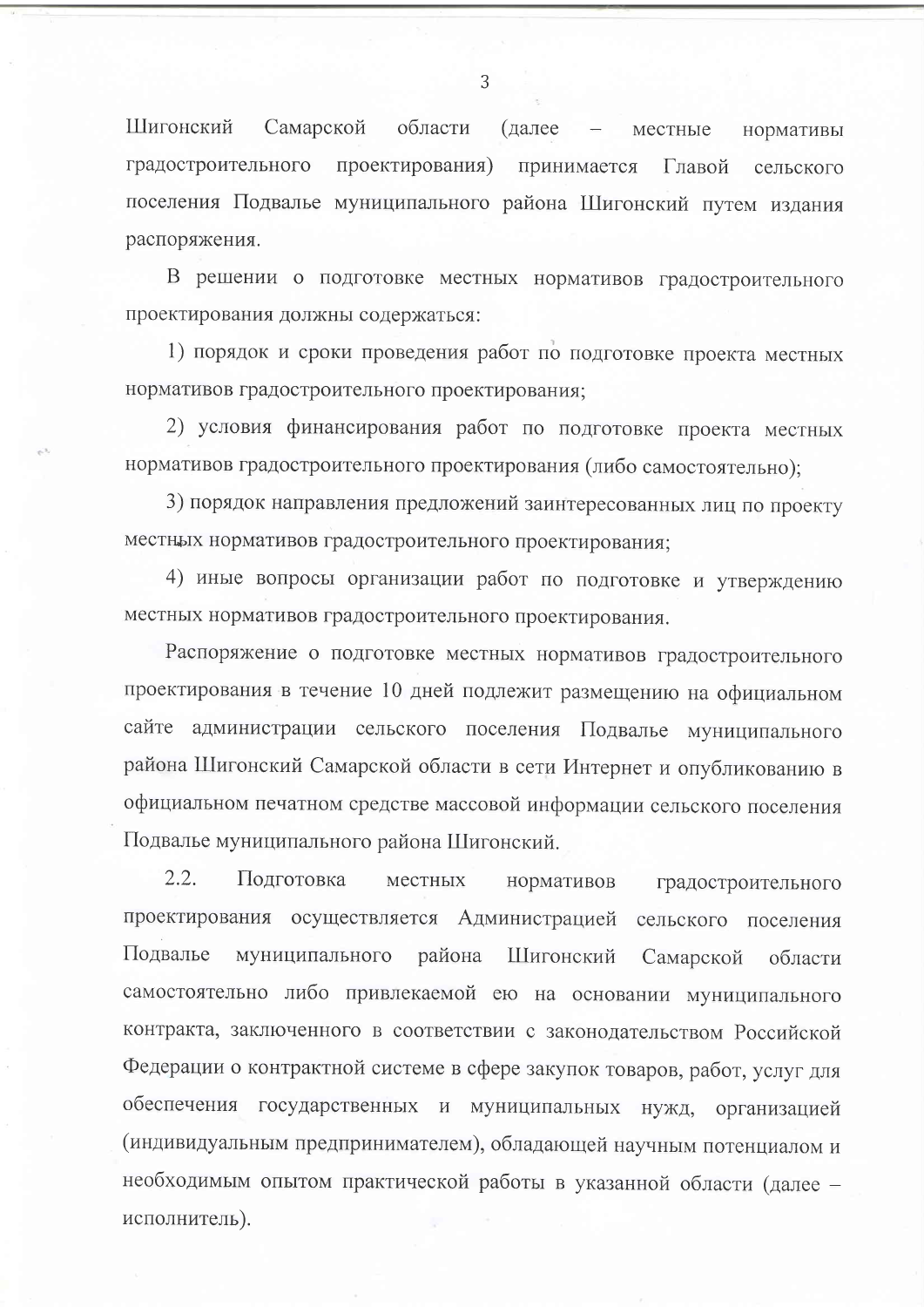Требования к содержанию местных нормативов градостроительного проектирования содержатся в техническом задании на разработку местных нормативов, в котором указываются основания, основные цели и задачи их разработки, состав расчетных показателей, этапы работ и сроки их выполнения, перечень органов и организаций, которым проект направляется на согласование.

Техническое задание разрабатывается и утверждается Администрацией сельского поселения Подвалье муниципального района Шигонский Самарской области.

2.3. Администрация сельского поселения Подвалье муниципального района Шигонский Самарской области обеспечивает размещение проекта местных нормативов градостроительного проектирования на официальном сайте администрации сельского поселения Подвалье муниципального района Шигонский в сети Интернет и опубликование в порядке, установленном для официального опубликования муниципальных правовых актов, иной официальной информации, не менее чем за 2 месяца до их утверждения.

Администрация сельского поселения Подвалье муниципального района Шигонский Самарской области осуществляет  $c6op$  $\,$  M обобщение предложений  $\Pi$ O проекту местных нормативов градостроительного проектирования, поступивших от заинтересованных лиц.

2.4. Глава сельского поселения Подвалье муниципального района Шигонский по результатам проверки проекта местных нормативов с учетом поступивших предложений принимает решение о направлении проекта местных нормативов в Собрание Представителей сельского поселения Подвалье муниципального района Шигонский или об отклонении такого проекта и о направлении его на доработку.

2.5. По результатам рассмотрения поступившего от Администрации сельского поселения Подвалье муниципального района Шигонский проекта местных нормативов градостроительного проектирования Собрание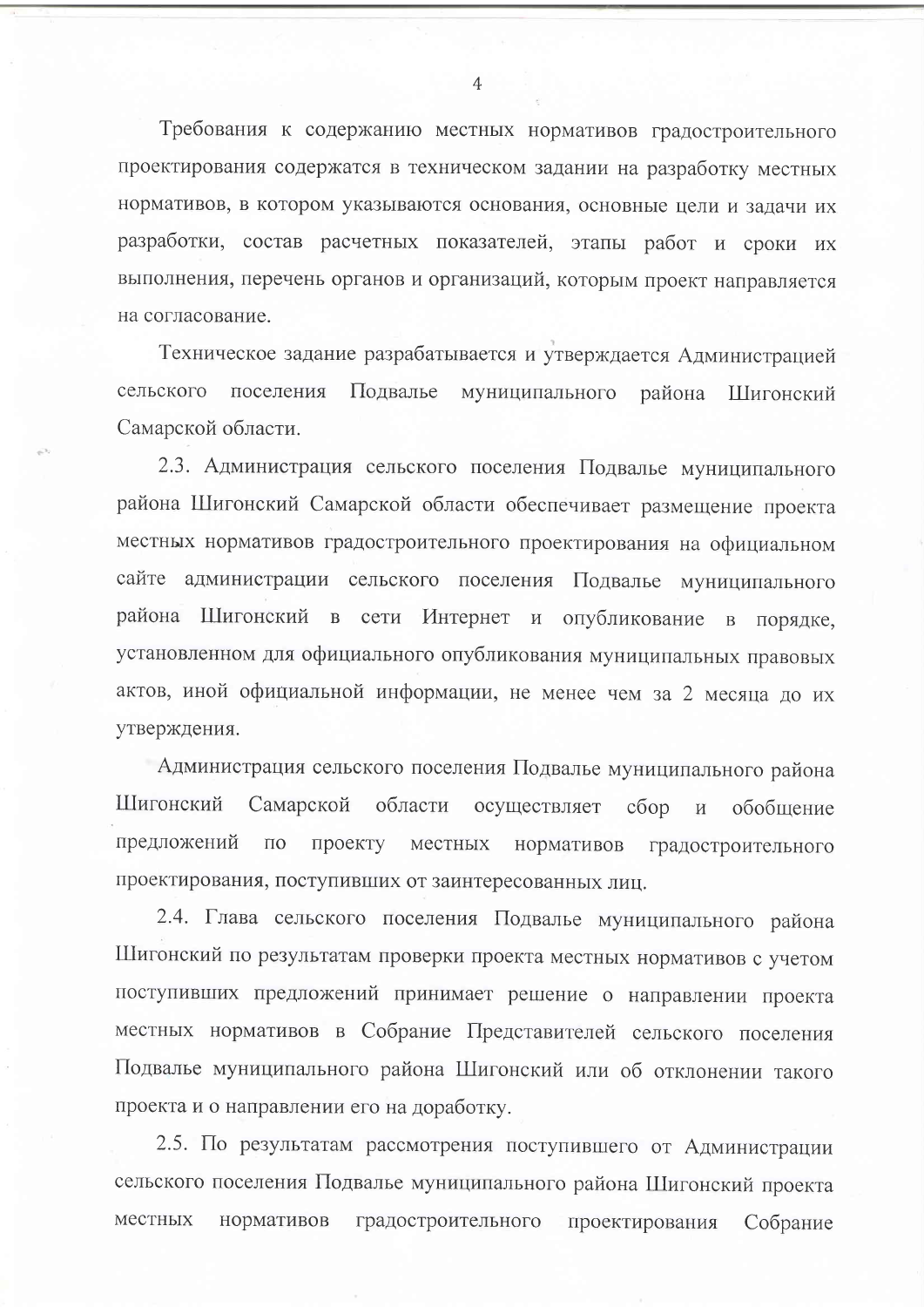Представителей сельского поселения Подвалье муниципального района Шигонский Самарской области утверждает местные нормативы градостроительного проектирования.

2.6. Утвержденные местные нормативы градостроительного проектирования подлежат размещению в федеральной государственной информационной системе территориального планирования в срок, не превышающий пяти дней со дня утверждения указанных нормативов, а также опубликованию в официальном печатном средстве массовой информации муниципального района Шигонский и размещению на официальном сайте администрации муниципального района Шигонский в сети Интернет.

2.7. В целях включения в реестр нормативов градостроительного проектирования копия Решения Собрания Представителей сельского поселения Подвалье муниципального района Шигонский об утверждении местных нормативов градостроительного проектирования направляется Администрацией сельского поселения Подвалье муниципального района Шигонский в министерство строительства Самарской области в течение пяти рабочих лней  $CO$ ДНЯ утверждения местных нормативов градостроительного проектирования.

2.8. Внесение изменений в местные нормативы градостроительного проектирования сельского поселения Подвалье муниципального района Шигонский Самарской области осуществляется в порядке, предусмотренном пунктами 2.1-2.9 настоящего порядка.

Основаниями для рассмотрения Администрацией сельского 2.9. поселения Подвалье муниципального района Шигонский Самарской области вопроса о внесении изменений в местные нормативы градостроительного проектирования являются:

2.9.1. Несоответствие местных нормативов градостроительного проектирования законодательству Российской Федерации и (или) Самарской

5